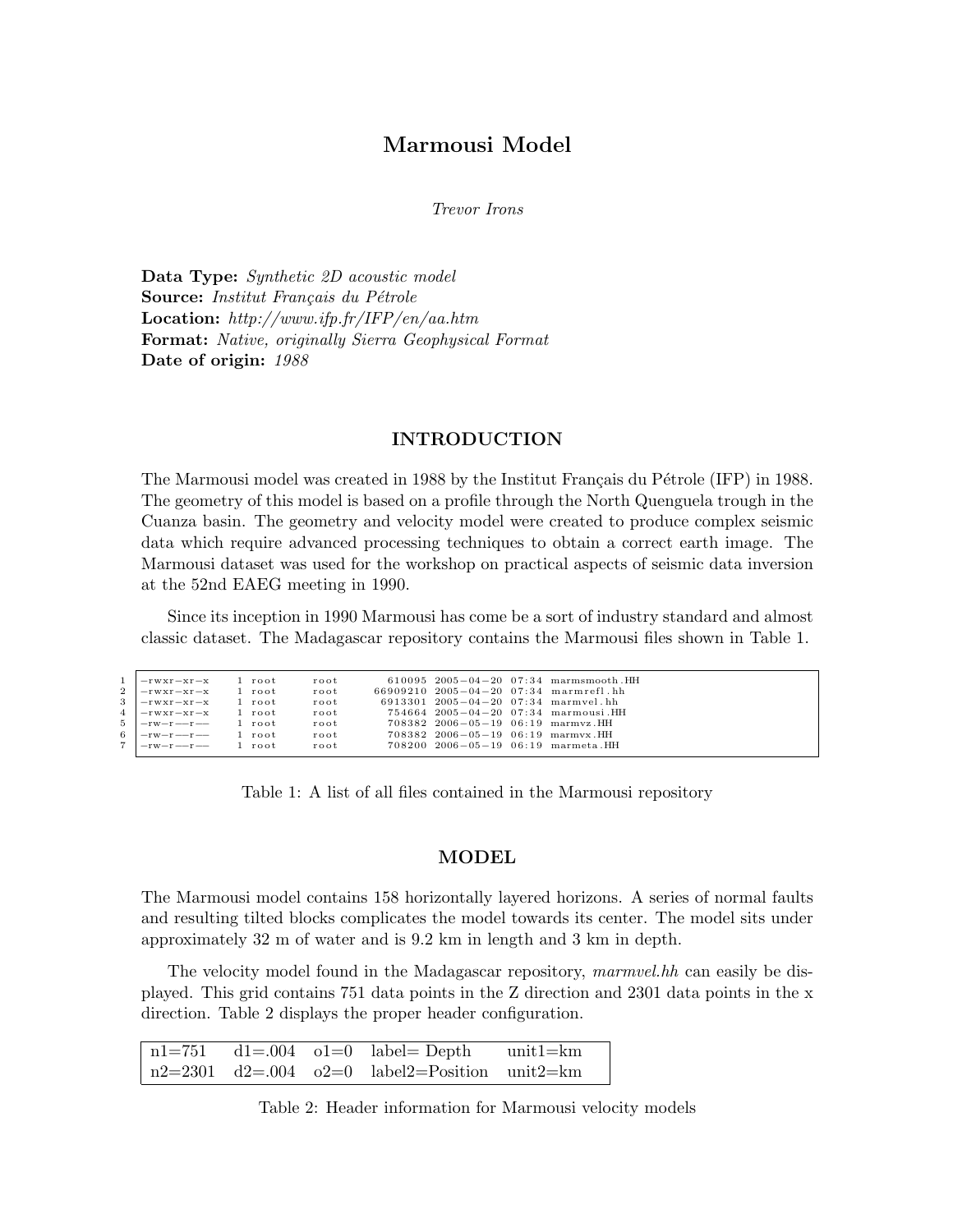The script found at marmousi/model/SConstruct was written to obtain the Marmousi model datasets, append the headers as necessary and display the data. This file is presented in Table 3 while the velocity model image is displayed in Figure 1.

| 1              | from rsf.proj import *                                      |
|----------------|-------------------------------------------------------------|
| $\overline{2}$ | $#$ Fetch Files from repository                             |
| 3              | $raw = ['marmvel.hh', 'marmsmooth.HH']$                     |
| $\overline{4}$ | for file in raw:                                            |
| 5              | Fetch (file, "marm")                                        |
| 6              | if file is 'marmyel.hh':                                    |
|                | $d = 0.004$                                                 |
| 8              | $fileOut='marmvel'$                                         |
| -9             | $t = 'Velocity \setminus Model'$                            |
| 10             | if file is 'marmsmooth.HH':                                 |
| 11             | $d = 0.024$                                                 |
| 12             | $fileOut='marmsmooth'$                                      |
| 13             | $t = 'Smoothed \ \ \ \ \$                                   |
| 14             | # Convert Files to RSF and update headers                   |
| 15             | Flow(fileOut,file,'''dd form=native                         |
| 16             | scale $rscale = .001$   put                                 |
| 17             | $label1=Depth$ label2=Position unit1= $km$ unit2= $km$      |
| 18             | $d1 = \%f \ d2 = \%f'$ , % $(d,d)$                          |
| 19             | # Plotting Section                                          |
| 20             | Result (fileOut, '''window \$SOURCE                         |
| 21             | grey color=I gainpanel=a allpos=y scalebar=y                |
| 22             | title=%s barlabel=Velocity barunit= $km/s$ screenratio=.326 |
| 23             | screenht=3 wheretitle=t labelsz=4 titlesz=6 '' $\%$ t)      |
| 24             | End()                                                       |

Table 3: SConstruct script generating the Marmousi velocity model images

Typing Command 1 within the Marmousi/model directory runs the script.

bash-3.1\$ scons view  $(1)$ 



Figure 1: Velocity model

### SHOT RECORDS

The file marmrefl.hh contains the shot data collected on the Marmousi model. The survey was an off end survey with receivers to the left of the source being pulled towards the right. Receiver as well as shot spacing is every 25 meters. Near offset is 425 meters from the source. 726 time gates were recorded with 4ms spacing for roughly 3 seconds of data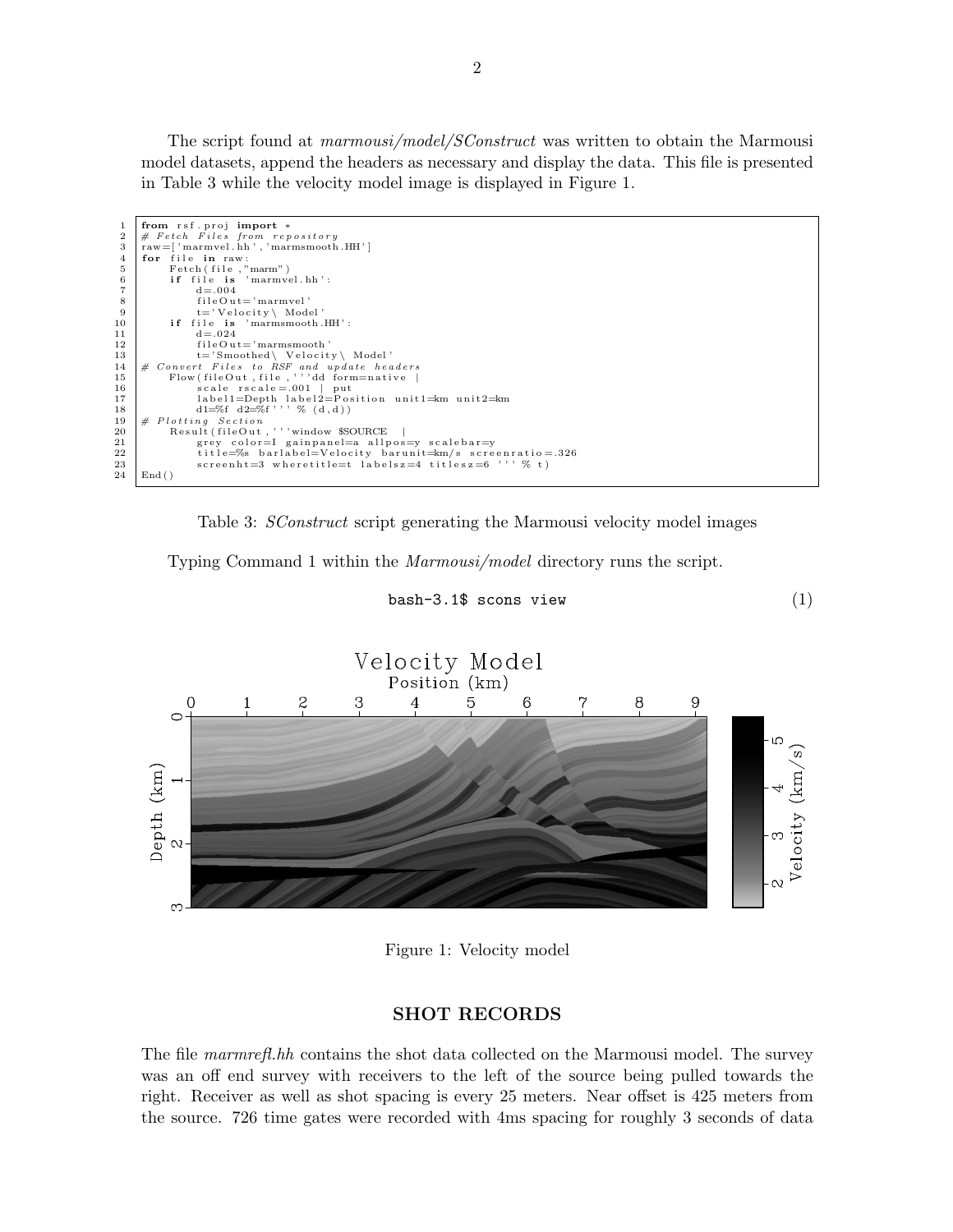|  | $n1=726$ d1= 0.004 o1=0.000 label1=Depth               | $unit1 = s$ |
|--|--------------------------------------------------------|-------------|
|  | $\ln 2 = 96$ d2=-0.025 o2=2.575 label2=Offset          | unit2=km    |
|  | $n3=240$ d3= 0.025 o3=3.000 label3=Shot-coord unit3=km |             |

Table 4: Shot header information for Marmousi.

collection. Madagascar correctly converts this file according to its header; however, the correct shot header values are reproduced in Table 4.

The file marmousi/shots/SConstruct gathers shot data, appends the header as necessary and produces several plots of the data. This file is reproduced here in Figure 5

```
\frac{1}{2}2 from rsf.proj import *<br>3 # Fetch Files from repository<br>4 Fetch ("marmrefl.hh","marm")
 \begin{array}{c} 5 \\ 6 \\ 7 \\ 8 \end{array}6 # Convert Files to RSF and update header<br>7 | Flow ('marmrefl','marmrefl.hh', '''dd form=native | put<br>8 | labell=Depth\ Z label2=Offset unit2=km unit1=sec
 9 label3=Position unit3=km d2=−.025 d3=.025 o2=2.575 o3=3''')
\begin{array}{c} 10 \\ 11 \end{array}\begin{array}{c|cc} 11 & \# & Plotting & Section \\ 12 & \#Result & 'marmrefl \end{array}H Result('marmrefl', 'window j3=10 | grey')\begin{array}{c} 13 \\ 14 \end{array}14 Result ('near Offset', 'marmrefl',''' window $SOURCE min2=.200 max2=.200 size2=1<br>15 grev_color=I_gainpanel=a_title=Near\ Offset\ Data_label1=Time_label2=Pos
15 grey color=I gainpanel=a title=Near\ Offset\ Data label1=Time label2=Position<br>16 screenratio=1.3 labelsz=4 titlesz=6 wheretitle=t''')
               \text{screen ratio}=1.3 labelsz=4 titlesz=6 where title=t''')
       Result('shot 20', 'marmrefl', ''' window $SOURCE min3=3.500 max3=3.500 size3=1 |19 grey color=I gainpanel=a title=Shot\\#\ 20 wantframenum=y label2=Offset<br>20 label1=Time screenratio=1.3 labelsz=4 titlesz=6 wheretitle=t''')
21 End ()
```
 $\frac{17}{18}$ 

Table 5: SConstruct script generating the Marmousi shot images

To run the script type Command 2 within the marmousi/shots directory.

bash-3.1\$ scons view  $(2)$ 

#### FINITE DIFFERENCE MODELING

Madagascar can perform finite difference modeling on the Amoco Velocity model. This is done using the function fdmod. The raw velocity model needs to be formatted in a similar fashion to the Model Section of this paper.

For the purposes of this example a shot will be fired at 5 km along the horizontal coordinate and at a depth of 10 meters. Receivers are spread at a depth of 25 meters every 12.5 meters along the entire scope of the model. This long receiver cable is impractical but useful for these purposes. Data is recorded on every receiver at time increments of 1 ms 5000 times resulting in 5 seconds of data. In practice it would be necessary to perform longer running models, but this number of time gates is sufficient for this introduction.

An *SConstruct* file located within *marmousi/fdmod*/ properly formats the model and inputs necessary parameters to perform a shot on the Marmousi model. This file is reproduced below in Table 6.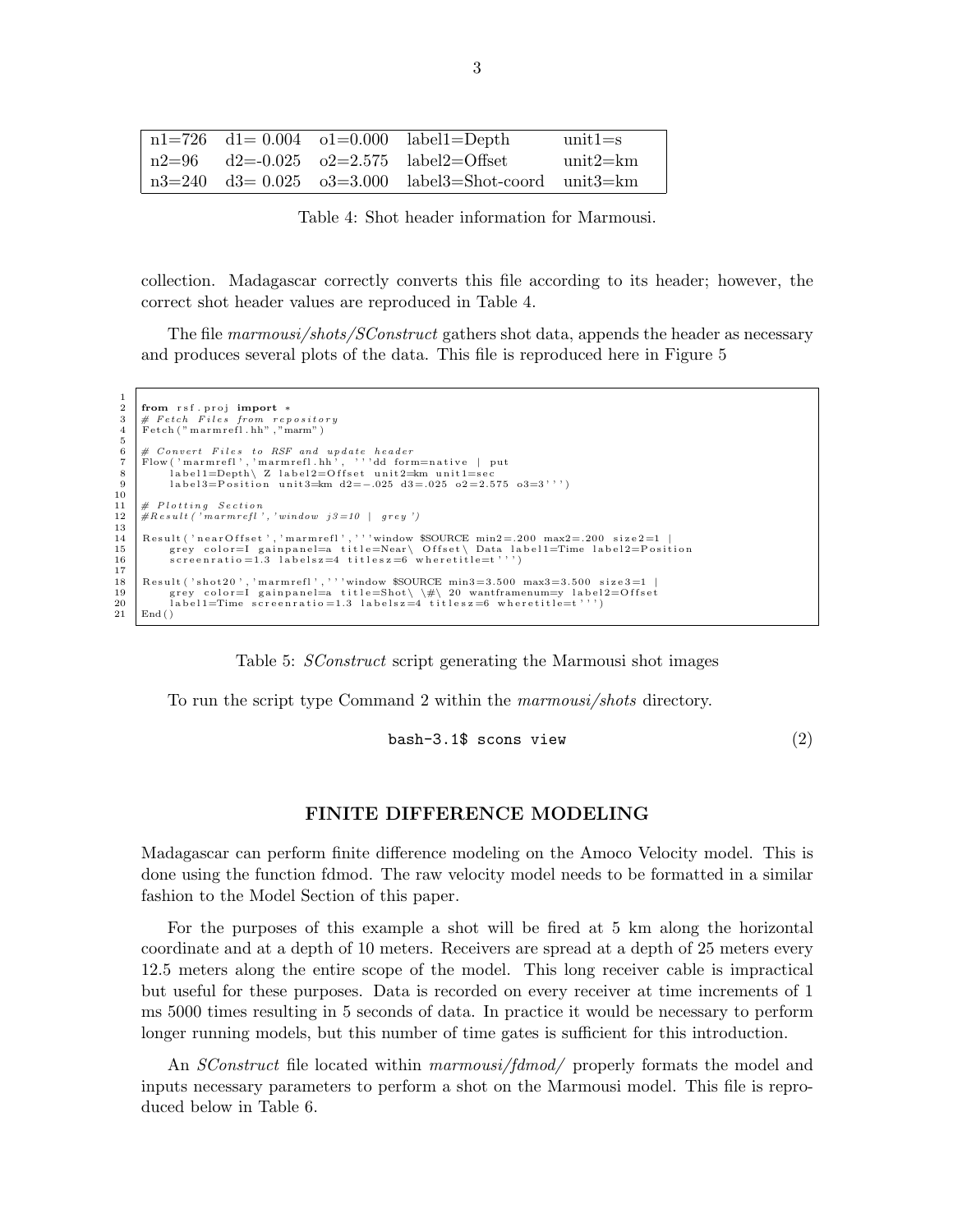



Figure 2: Shot number 20 of Marmousi synthetic survey dataset. Shot position in km is shown in the lower left hand corner.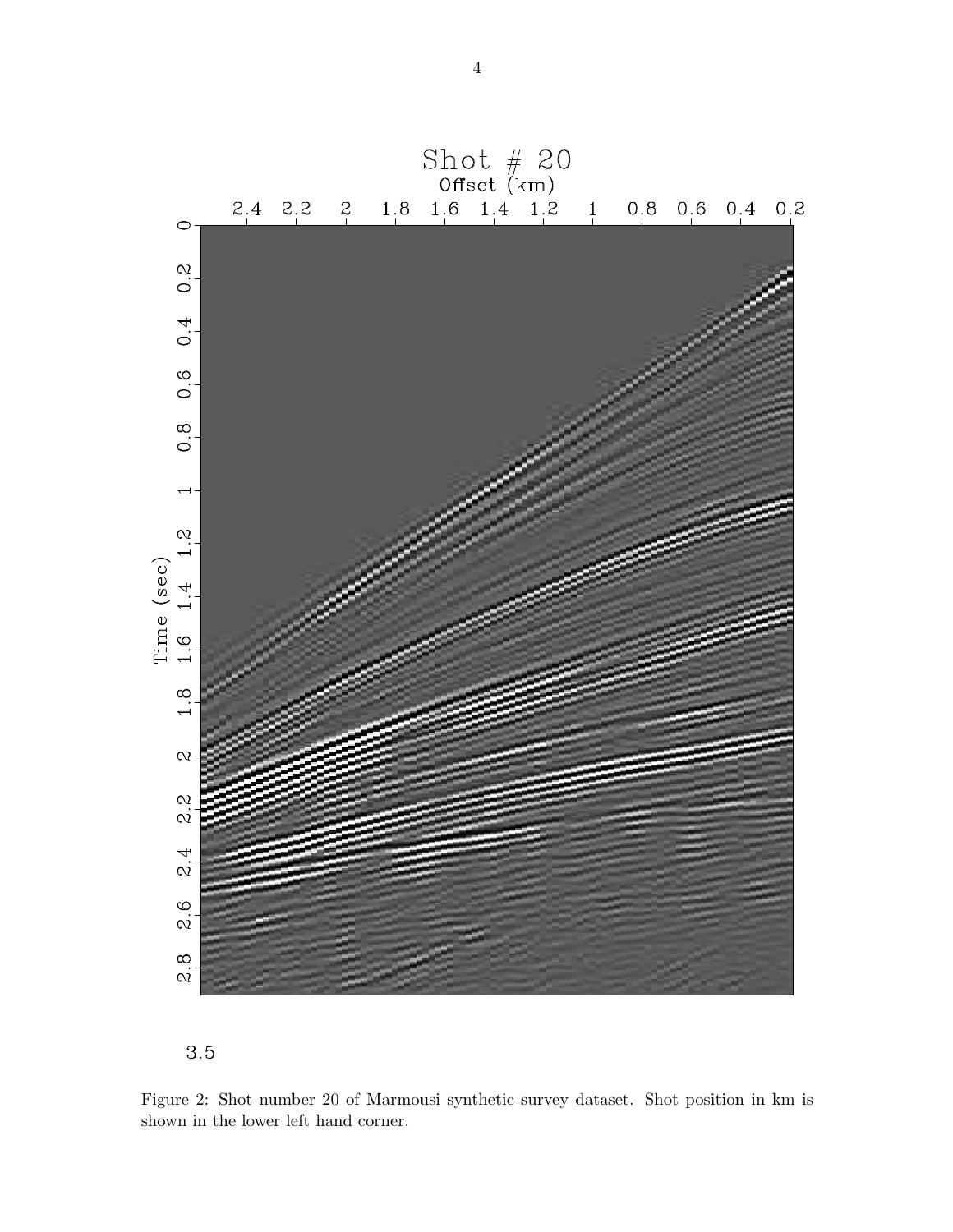

Figure 3: Near offset data for Marmousi model

5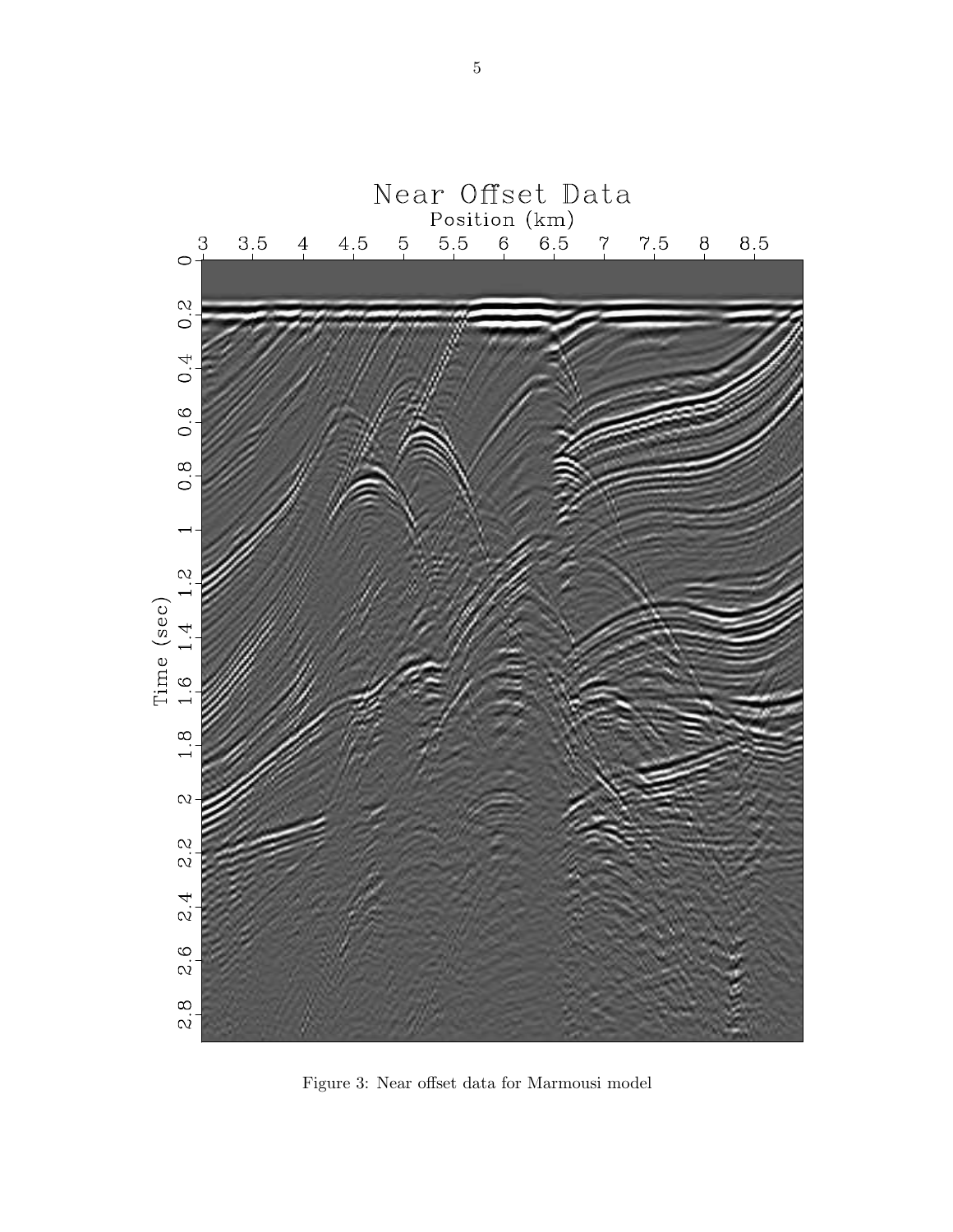$\mathrm{End}\left( \,\right)$ 

Table 6: *Scons* script that performs a finite difference synthetic shot on the Marmousi model.

```
\frac{1}{2} from rsf. proj import *
          import fdmod
   3 \neq \text{Fetch} Files from repository<br>4 raw=['marmvel.hh','marmsmooth.HH']
   5 for file in raw:<br>6 Fetch(file,"marm")<br>7 if file is 'marmvel.hh':
  \begin{array}{c|c}\n8 & d = .004 \\
\hline\n9 & \text{fileOut}\n\end{array}\begin{array}{c|c} 9 & \text{fileOut} = 'marmvel \\ 10 & t = 'Velocity \setminus Model \end{array}10 t='Velocity \setminus Model'<br>
11 if file is 'marmsmooth.
 11 if file is 'marmsmooth.HH':<br>
d = .02413 \left| \begin{array}{ccc} 1 & \text{if } i \in \text{O} \text{ u } t = ' \text{ marmsmooth} \end{array} \right|\begin{tabular}{ll} 14 & t= 'Smoothed \setminus Velocity \setminus Model \cdot 14 \\ 15 & \# Convert file Out, file, 'r' dd format we haders \\ 16 & Flow fileOut, file, ''' dd formative | \\ 17 & scale rscale = .001 | put \\ 18 & label1=Depth \: label12=Post: 'position unit1=km \: unit2=km \: dl=\%f \: ^{19} \: % (d,d) \end{tabular}20 | # Plotting Section<br>21 Result(fileOut,'''window $SOURCE |
 22 g r e y c o l o r=I g a i n p a n e l=a a l l p o s=y s c a l e b a r=y
23 t i t l e=%s b a r l a b e l =\(km\/ s \) s c r e e n r a t i o = .326
24 s c r e e n h t=3 w h e r e t i t l e=t l a b e l s z =4 t i t l e s z =6 ' ' ' % t )
\frac{25}{26}26 # −−−−−−−−−−−−−−−−−−−−−−−−−−−−−−−−−−−−−−−−−−−−−−−−−−−−−−−−−−−−
\begin{array}{c|c}\n 27 \\
 28\n \end{array} par = {
 \begin{array}{llll} 28 & & ? \mathrm{nt}^+ \! : \! 10000\,, \ \ ' \mathrm{d} t^+ \! : \! 0.00025\,, \ ' \mathrm{ot}^+ \! : \! 0\,, \ \ ' \mathrm{l} t^+ \! : \ ' \mathrm{t}^+ \,, \ ' \mathrm{u} t^+ \! : \ ' \mathrm{s}^+ \,, \\ 29 & & ? \mathrm{n} z^+ \! : \! 2301\,, \ \ ' \mathrm{ox}^+ \! : \! 0\,, \ \ ' \mathrm{d} x^+ \! : \! 004\,, \ \ ' \mathrm{l} x^+ \! : \ ' \mathrm{x}^+ \,, \ \ ' \mathrm32             }<br>33     #   add  F−D  modeling   parameters
34 \quad \text{fdmod. param (par)}<br>35 \quad \text{\#} \quad \text{\#}35 # −−−−−−−−−−−−−−−−−−−−−−−−−−−−−−−−−−−−−−−−−−−−−−−−−−−−−−−−−−−−
 \begin{array}{llllll} 36 & \# \ \textit{wavelet} \\ 37 & \textit{Flow('wav',None,} \\ 38 & \textit{``is''} \textit{``spike nsp=1 mag=1 n1=}\% (nt) d \ d1=\% (dt) g \ o1=\% (ot) g \ kl=\% (kt) d \ | \\ 39 & \textit{ricker1 frequency=15} & \textit{scale axis=123} \\ 40 & \textit{put label1=t label1=}\ \textit{label==}\ \textit{label==}\ \textit{transp''},\ \ \% \ \textit{par}) \\ 41 & \textit{Result('wav',} \end{array}42 ' t r a n s p | window n1=1000 | graph t i t l e ="" l a b e l 1="t " l a b e l 2= u n i t 2= ' )
43 # −−−−−−−−−−−−−−−−−−−−−−−−−−−−−−−−−−−−−−−−−−−−−−−−−−−−−−−−−−−−
44 \# experiment setup<br>45 \text{Flow('r)}. None, 'ma
 45 | Flow('r_',None,'math n1=%(nx)d d1=%(dx)g o1=%(ox)g output=0' % par)<br>46 | Flow('s_',None,'math n1=1 d1=0 o1=0 output=0' % par)
 47 # receiver~ positions<br>
48 Flow ('zr','r_','math output=.025')<br>
50 Flow ('xr','r_','math output="x1"')<br>
50 Flow ('rr',['xr','zr'],'''cat axis=2 space=n<br>
51 S{SOURCES[0]} ${SOURCES[1]} | transp
52 ' ' ' , s t d i n =0)
 53 P l o t ( ' r r ' , fdmod . r r p l o t ( ' ' , par ) )
54 # s o u r c e p o s i t i o n s
55 Flow ( ' z s ' , ' s ' , 'math output =.01 ' )
56 Flow ( ' xs ' , ' s ' , 'math output =5.0 ' )
57 Flow ( ' r s ' , ' s ' , 'math output=1 ' )
58 Flow ( ' s s ' , [ ' xs ' , ' z s ' , ' r s ' ] , ' ' '
59 c a t a x i s=2 sp a c e=n
60 ${SOURCES [ 0 ] } ${SOURCES [ 1 ] } ${SOURCES [ 2 ] } | t r a n s p
 61 \begin{pmatrix} 61 \ 62 \end{pmatrix} Plot ('ss', fdmod.ssplot ('', par))
 63 # −−−−−−−−−−−−−−−−−−−−−−−−−−−−−−−−−−−−−−−−−−−−−−−−−−−−−−−−−−−−
 64 \# density Flow ('vel','marmvel',
67 put o1=%(oz)g d1=%(dz)g o2=%(oz)g d2=%(dz)g 68
 68 ' ' ' % par )
69 P l o t ( ' v e l ' , fdmod . c g r e y ( ' ' ' a l l p o s=y b i a s =1.5 p c l i p =97 t i t l e=Survey \ D es ign
70 c o l o r=G t i t l e s z =6 l a b e l s z =4 w h e r e t i t l e=t b a r r e v e r s=y ' ' ' , par ) )
71 R e s u l t ( ' v e l ' , [ ' v e l ' , ' r r ' , ' s s ' ] , ' Ov er lay ' )
 72 # −−−−−−−−−−−−−−−−−−−−−−−−−−−−−−−−−−−−−−−−−−−−−−−−−−−−−−−−−−−−
73 \# density<br>74 Flow ('den
74 \begin{bmatrix} \text{Flow} ( \text{ 'den } ', \text{ 'vel } ', \text{ 'math}' -1 ) \\ \text{# } \end{bmatrix}75 # −−−−−−−−−−−−−−−−−−−−−−−−−−−−−−−−−−−−−−−−−−−−−−−−−−−−−−−−−−−−
76 # f i n i t e −d i f f e r e n c e s m o d e l i n g
77 fdmod . awe fd ( ' dat ' , ' w f l ' , ' wav ' , ' v e l ' , ' den ' , ' s s ' , ' r r ' , ' f r e e=y d ens=y ' , par )
78
 79 | Plot('wfl',fdmod.wgrey('pclip=99',par),view=1)<br>80 | Result('dat','window j2=5 | transp |'+ fdmod.dgrey('''pclip=99 title=Data\ Record label2=Offset<br>81 | wheretitle=t titlesz=6 labelsz=4''',par))
\frac{82}{83}{\tt times} \!=\![\; \cdot \; .5\; \cdot \; ,\; \cdot \; 1\, .0\; \cdot \; ,\; \cdot \; 1\, .5\; \cdot \; ,\; \cdot \; 2\, .0\; \cdot \; ]84 cntr=0
 85 for item in ['20','40','60','80']:<br>86 Result('time'+item,'wfl',<br>87
88 window f 3\frac{8}{8} window f 3\frac{8}{8} n 3\frac{1}{8} min1=0 min2=0 | g rey gainpanel=a<br>89 n clin=99 wantframenum=v title=Wayefield\ at\ %s\ s
 89 pclip=99 wantframenum=y title=Wavefield\at\%s\s labelsz=4<br>90 label1=z unit1=km label2=x unit2=km
91 titles z = 6 screenratio = 18 screenht=2 where title=t 92<br>92 \cdots \% (item times [cntr]))
\begin{array}{c}92\\93\end{array} \begin{array}{c} \text{(item, times [cntr]))}\\ \text{(in the image)}\end{array}\text{c} n t r = c n t r +1
\frac{94}{95}
```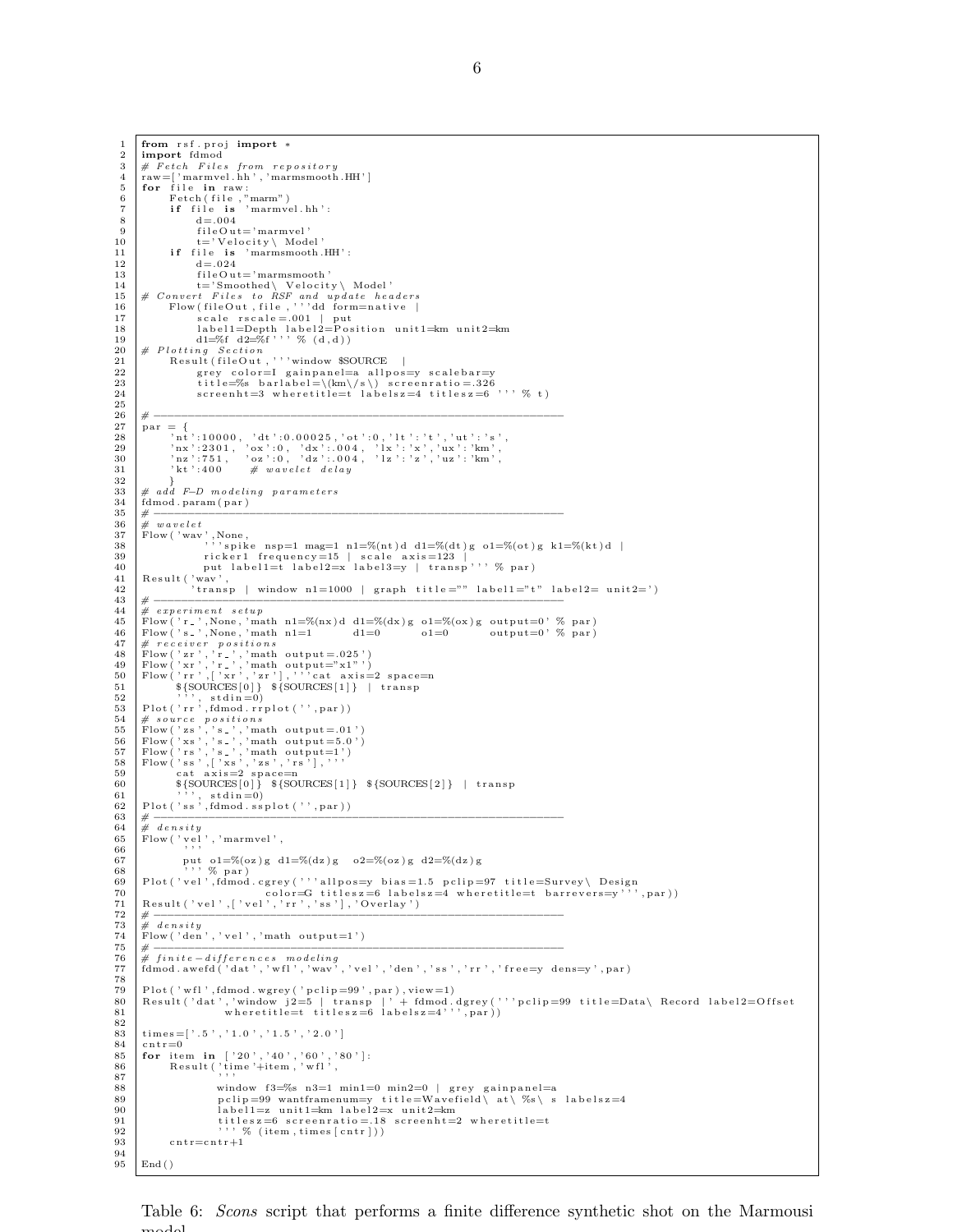Typing Command 3 within the marmousi/fdmod/ directory runs the FD modeling script.

$$
bash-3.1$s cons view \t(3)
$$

This script first constructs the survey acquisition geometry as was previously mentioned. An image of the survey is created and presented in Figure 4.



Figure 4: FD model geometry as performed on the Marmousi velocity model. The X represents the shot while the \* symbols represent receivers.

Firing the shot results the propagation of a wavefield which can be seen in the movie wfl.vpl that is generated. Typing Command 4 within the marmousi/fdmod directory displays the wavefield movie.

$$
\mathtt{bash}\text{-}3.1\text{\$~scons~wf1.vp1} \tag{4}
$$

Four frames from this movie are presented in Figure 5 illustrating the propagation of the wavefield in the model.



Figure 5: Images of the propagating wavefield in the Marmousi model generated by a finite difference model.